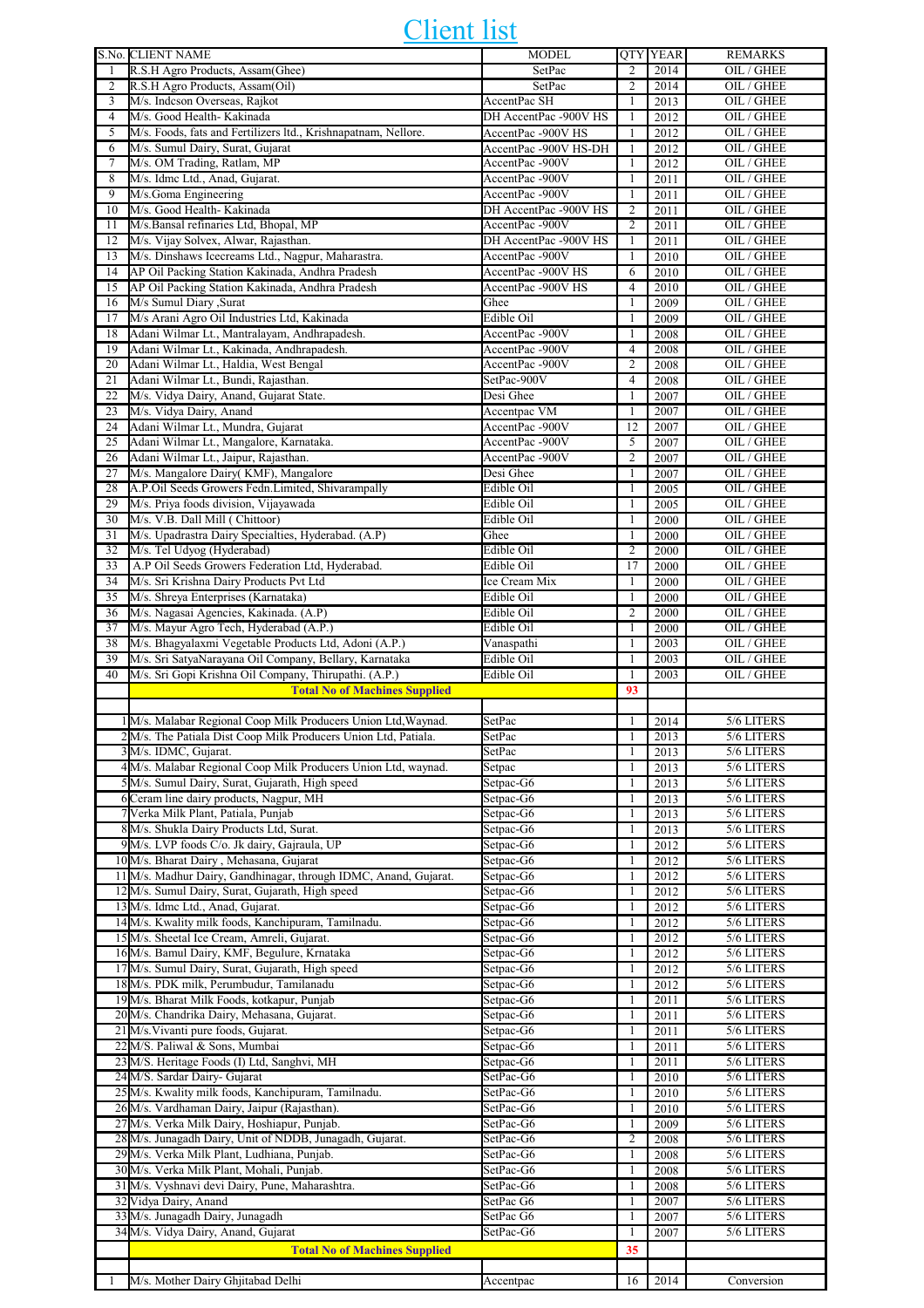|                | M/s. Gandhinagar Dist. Milk Producers Mutually Aided Co-op Union    |                            |                |      |                   |
|----------------|---------------------------------------------------------------------|----------------------------|----------------|------|-------------------|
| 2              | Limited, Gandhinagar, Gujarat.                                      | Accentpac                  | 3              | 2007 | Conversion        |
| 3              | M/s. Deft, Madurai, Tamilandu                                       | Accentpac                  | $\overline{c}$ | 2009 | Conversion        |
|                | M/s. Guntur Dist.Milk Producers Mutually Aided Co-op Union Limited, |                            |                |      |                   |
| 4              | Guntur.                                                             | Accentpac                  | 1              | 2007 | Conversion        |
| 5              | M/s. Patidar Dairy Foods Co, Jamnagar.                              | Accentpac                  | 1              | 2007 | Conversion        |
| 6              | Dineshaw's Dairy Foods Limited, Nagpur                              | Accentpac                  | 1              | 2007 | Conversion        |
| 7              | M/s. Girnar Dairy Foods Pvt Limited, Junagadh.                      | Accentpac                  | 1              | 2007 | Conversion        |
| 8              | M/s. Kwality Foods Limited, Chennai                                 | Accentpac                  | 1              | 2007 | Conversion        |
| 9              | M/s. NDDB, C/o.Junagadh Dairy, Junagadh                             | Accentpac                  | $\overline{c}$ | 2007 | Conversion        |
| 10             | Ms/. Kaira District Co-op Milk Union Ltd, Anand                     | Accentpac                  | 1              | 2007 | Conversion        |
| 11             | Sarva Seva Gramodyog Samithi, Madurai                               | Accentpac                  | $\overline{c}$ | 2007 | Conversion        |
| 12             | Creamline Dairy Products, Hyderabad                                 | Accentpac                  | 5              | 2006 | Conversion        |
| 13             | Mukunda Dairy Products, Hyderabad                                   | Accentpac                  | 3              | 2006 | Conversion        |
| 14             | Sumul dairy, Surat                                                  | Accentpac                  | 4              | 2006 | Conversion        |
| 15             | Vidya dairy, Anand                                                  | Accentpac                  | 3              | 2006 | Conversion        |
| 16             | A.P. Oil Seeds Growers Fedn.Limited, Hyd.                           | Accentpac                  | 1              | 2005 | Conversion        |
| 17             | Nandyal dairy, (APDDCF)                                             | Accentpac                  | 2              | 2005 | Conversion        |
| 18             | Sumul dairy, Surat                                                  |                            | $\overline{4}$ | 2005 | Conversion        |
| 19             | Amul Dairy, Anand                                                   | Accentpac<br>Accentpac     | 1              | 2004 | Conversion        |
| 20             | Nandyal Dairy, APDDCF Ltd                                           | Accentpac                  | 2              | 2004 | Conversion        |
| 21             | Sangam Dairy, Guntur (A.P)                                          |                            | 3              | 2004 |                   |
|                |                                                                     | Accentpac                  |                |      | Conversion        |
| 22             | Sumul Dairy, Surat                                                  | Accentpac                  | 12             | 2004 | Conversion        |
| 23             | Vyshnavi Dairy, Khammam/Chennai                                     | Accentpac                  | 3              | 2004 | Conversion        |
| 24             | Balaji Milk foods, Narasaraopet                                     | Accentpac                  | 1              | 2004 | Conversion        |
| 25             | Dodla Dairy Ltd., Nellore/Hyderabad.                                | Accentpac                  | $\overline{c}$ | 2003 | Conversion        |
| 26             | Tirumula Dairy Products Ltd, Gudur (A.P)                            | Accentpac                  | $\overline{2}$ | 2003 | Conversion        |
|                | <b>Total No of Machines Supplied</b>                                |                            | 79             |      |                   |
|                |                                                                     |                            |                |      |                   |
|                | Sangam Dairy, Guntur.                                               | Setpac HSDH                |                | 2014 | <b>HIGH SPEED</b> |
|                | 2A.P.Dairy, Kadapa                                                  | Setpac HSDH                |                | 2014 | <b>HIGH SPEED</b> |
|                | 3 Dodla Dairy, Nellore                                              | Setpac HSDH                |                | 2014 | <b>HIGH SPEED</b> |
|                | 4 Dodla Dairy, Nellore                                              | Setpac HSDH                | $\overline{c}$ | 2014 | <b>HIGH SPEED</b> |
|                | 5 Indore Shakari Sangh, Indore                                      | Setpac HSDH                |                | 2014 | <b>HIGH SPEED</b> |
|                | 6 Indore Shakari Sangh, Indore                                      | Setpac HSDH                |                | 2014 | <b>HIGH SPEED</b> |
|                | 7Indore Shakari Sangh, Indore                                       | Setpac HSDH                |                | 2014 | <b>HIGH SPEED</b> |
|                | 8 Bhopal Shakari Sangh, Bhopal                                      | Setpac HSDH                |                | 2014 | <b>HIGH SPEED</b> |
|                | 9 Sumul Surat                                                       | Setpac HSDH                |                | 2014 | <b>HIGH SPEED</b> |
|                |                                                                     |                            |                | 2014 |                   |
|                | 10 Dodla Dairy, Alampur                                             | Setpac HSDH<br>Setpac HSDH |                |      | <b>HIGH SPEED</b> |
|                | 11 Indeson Overseas, Rajkot                                         |                            |                | 2014 | <b>HIGH SPEED</b> |
|                | 12 Lifeline Foods and Agro Products                                 | Setpac HSDH                |                | 2014 | <b>HIGH SPEED</b> |
|                | 13 A.P.Dairy, Lalapet, Hyderabad                                    | Setpac                     | 2              | 2014 | <b>HIGH SPEED</b> |
|                | 14 A.P.Dairy, Lalapet, Hyderabad                                    | Setpac                     | $\overline{c}$ | 2014 | <b>HIGH SPEED</b> |
|                | 15 A.P.Dairy, Lalapet, Hyderabad                                    | Setpac                     | $\overline{2}$ | 2014 | <b>HIGH SPEED</b> |
|                | 16 M/s. Bhopal Shakari Dugdha Sangh, Bhopal.                        | Accentpac HSDH             | $\overline{2}$ | 2013 | <b>HIGH SPEED</b> |
|                | 17 M/s. Bhopal Shakari Dugdha Sangh, Bhopal.                        | Accentpac HSDH             | $\overline{2}$ | 2013 | <b>HIGH SPEED</b> |
|                | 18 M/s. Shreedhar Milk Foods Limited, UP.                           | Accentpac DH               | $\mathbf{1}$   | 2013 | <b>HIGH SPEED</b> |
|                | 19 M/s. Sumul Dairy, Surat, Gujarat                                 | AccentPac HS DH            | $\overline{c}$ | 2013 | <b>HIGH SPEED</b> |
|                | 20 M/s. Sumul Dairy, Surat, Gujarat                                 | AccentPac HS DH            | $\overline{c}$ | 2013 | <b>HIGH SPEED</b> |
|                | 21 M/s.Pragathi Dairy, Cuttack, Orissa.                             | AccentPac HS DH            | $\mathbf{1}$   | 2013 | <b>HIGH SPEED</b> |
|                | 22 M/s. Balaji Dairy, Tirupathi, Andhra Pradesh (Mother dairy unit) | AccentPac HS DH            | 1              | 2012 | <b>HIGH SPEED</b> |
|                | 23 M/s. Banas Dairy, Palanpur, Gujarat                              | AccentPac HS DH            | 1              | 2012 | <b>HIGH SPEED</b> |
|                | 24 M/s Modern Dairies, Karnal, Haryana.                             | AccentPac HS DH            | $\overline{c}$ | 2012 | <b>HIGH SPEED</b> |
|                | 25 M/s. Baroda Dairy, Baroda, Gujarat.                              | AccentPac HS DH            | $\overline{c}$ | 2012 | <b>HIGH SPEED</b> |
|                | 26 M/s. Foods, Fats and Fertilizers ltd.,                           | AccentPac HS               | $\mathbf{1}$   | 2012 | <b>HIGH SPEED</b> |
|                | 27 M/s. Good Health- Kakinada                                       | DH AccentPac -900V HS      | 1              | 2012 | <b>HIGH SPEED</b> |
|                | 28 M/s. Sangam Dairy, Vadlamudi, Guntur.                            | AccentPac HS DH            | 1              | 2012 | <b>HIGH SPEED</b> |
|                | 29 M/s. Sumul Dairy, Surat, Gujarat                                 | AccentPac HS DH            | 2              | 2012 | <b>HIGH SPEED</b> |
|                | 30 M/s. Sumul Dairy, Surat, Gujarat                                 | AccentPac HS DH            | $\mathbf{1}$   | 2012 | <b>HIGH SPEED</b> |
|                | 31 M/s. Sumul Dairy, Surat, Gujarat                                 | AccentPac HS DH            | 1              | 2012 | <b>HIGH SPEED</b> |
|                | 32 M/s. Sumul Dairy, Surat, Gujarath, High speed                    | AccentPac HS               | 2              | 2012 | <b>HIGH SPEED</b> |
|                | 33 M/s. Umang Dairies Ltd, Gajruala, UP                             |                            |                |      |                   |
|                |                                                                     | AccentPac HS DH            | 3              | 2012 | <b>HIGH SPEED</b> |
|                | 34 M/S.Dodla Dairy Ltd, Sindhanur, Karnataka                        | AccentPac HS DH            | $\overline{c}$ | 2012 | <b>HIGH SPEED</b> |
|                | 35 M/s.Junagadh Dairy, A Unit of NDDB, Gujarat.                     | AccentPac HS DH            | 3              | 2012 | <b>HIGH SPEED</b> |
|                | 36 AP Oil Packing Station Kakinada, Andhra Pradesh                  | AccentPac HS               | 6              | 2011 | <b>HIGH SPEED</b> |
|                | 37 M/s. Good Health- Kakinada                                       | DH- AccentPac HS           | $\overline{c}$ | 2011 | <b>HIGH SPEED</b> |
|                | 38 M/s. Hatsun Agro Products Ltd., Salem TN                         | AccentPac HS DH            | 2              | 2011 | <b>HIGH SPEED</b> |
|                | 39 M/s. Sangam Dairy, Vadlamudi, Guntur.                            | AccentPac HS DH            | 1              | 2011 | <b>HIGH SPEED</b> |
|                | 40 M/s. Shruthi milk dairy, Chittoor, Andhra Pradesh.               | AccentPac HS DH            | $\overline{c}$ | 2011 | <b>HIGH SPEED</b> |
|                | 41 M/s. VIjaya Solvex, Alwar, Rajasthan                             | DH- AccentPac HS           | $\mathbf{1}$   | 2011 | <b>HIGH SPEED</b> |
|                | 42 M/S.Dodla Dairy Ltd, Budvel Andhra Pradesh                       | AccentPac HS DH            | 1              | 2011 | <b>HIGH SPEED</b> |
|                | 43 M/S.Dodla Dairy Ltd, Sattenapalli, Andhra Pradesh                | AccentPac HS DH            | 1              | 2011 | <b>HIGH SPEED</b> |
|                | 44 M/s.Junagadh Dairy, A Unit of NDDB, Gujarat.                     | AccentPac HS               | $\mathbf{1}$   | 2011 | <b>HIGH SPEED</b> |
|                | 45 AP Oil Packing Station Kakinada, Andhra Pradesh                  | AccentPac HS               | 4              | 2010 | <b>HIGH SPEED</b> |
|                | 46 M/S. Heritage Foods (I) Ltd, Uppal Plant, Hyderabad.             | AccentPac HS DH            | 1              | 2010 | <b>HIGH SPEED</b> |
|                | <b>Total No of Machines Supplied</b>                                |                            | 79             |      |                   |
|                |                                                                     |                            |                |      |                   |
| 1              | Banda Dairy, uttar Pradesh                                          | Setpac SHNS                | 1              | 2014 | Milk              |
| $\overline{c}$ | Sri Sai Engineers & Contractors.(AP)                                | Setpac SHNS                | $\mathbf{1}$   | 2014 | Milk              |
| 3              | Ambar Protein Industries, Ahmedabad-                                | Setpac DHNS                |                | 2014 | Milk              |
| $\overline{4}$ | Cream Line Dairy, Chennai                                           | Setpac DHNS                | 1              | 2014 | Milk              |
| 5              | A.P.Dairy, Medak                                                    | Setpac DHNS                | 1              | 2014 | Milk              |
| 6              | A.P.Dairy, Anantpur                                                 | Setpac DHNS                | 1              | 2014 | Milk              |
| $\tau$         | Lufin Pactec, Hyderabad                                             | SetpacDHNS                 | 3              | 2014 | Milk              |
|                |                                                                     |                            |                |      |                   |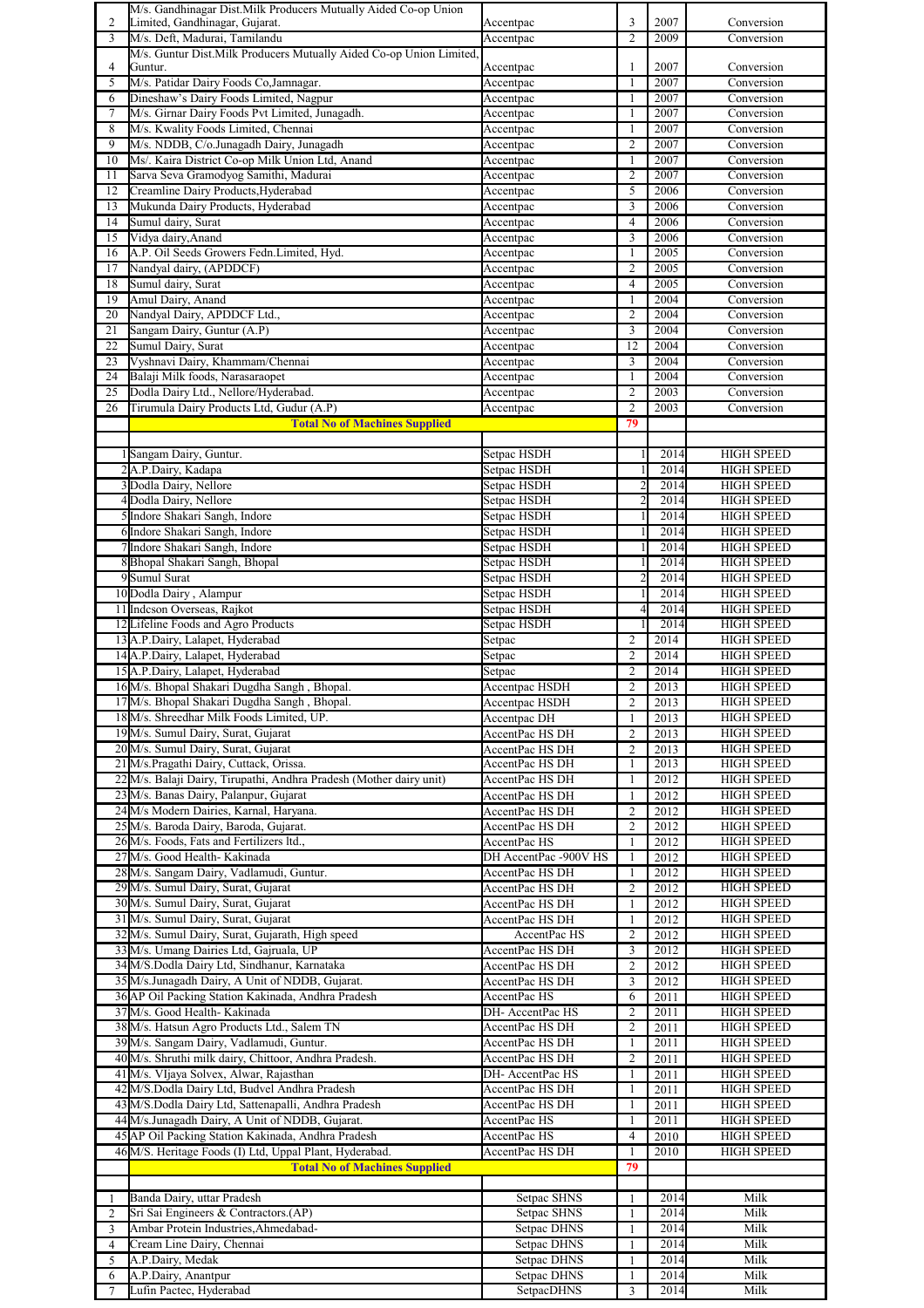| 8  | I.D.M.C. Gujarat,                                               | Setpac SHNS     | $\mathbf{1}$   | 2014 | Milk                    |
|----|-----------------------------------------------------------------|-----------------|----------------|------|-------------------------|
| 9  | Cream Line Dairy, A.P                                           | Setpac SHNS     | $\overline{c}$ | 2014 | Milk                    |
| 10 | Krishi Naturals, Gujarat,                                       | Setpac SHNS     | $\mathbf{1}$   | 2014 | Milk                    |
| 11 | Krishi Mantra Dairy, Surat, Guj                                 | Setpac SHNS     | $\mathbf{1}$   | 2014 | Milk                    |
| 12 | Madhuram Dairy, Mehsana, Guj                                    | Setpac SHNS     | $\overline{c}$ | 2014 | Milk                    |
| 13 | Hangyo Ice Cream, Udipi, Karnataka                              | Setpac SHNS     | $\mathbf{1}$   | 2014 | Pepsi Packaging Machine |
| 14 | M/s Sri Dairy and Agri Products, Nellore.                       | Accentpac SH    | $\mathbf{1}$   | 2013 | Milk                    |
|    |                                                                 |                 |                |      |                         |
| 15 | AP Dairy, Siddipet.                                             | Accentpac DH    | $\mathbf{1}$   | 2013 | Milk                    |
| 16 | Ap Dairy Development Co-operative Federation Ltd, Lalapeta,     |                 | $\overline{2}$ |      |                         |
|    | Hyderabad                                                       | Accentpac GMS   |                | 2013 | Milk                    |
| 17 | AP Dairy, Bhimadole.                                            | Accentpac DH    | 1              | 2013 | Milk                    |
| 18 | AP Dairy, Kankipadu.                                            | Accentpac DH    | $\mathbf{1}$   | 2013 | Milk                    |
| 19 | AP Dairy, Khamma.                                               | Accentpac DH    | $\mathbf{1}$   | 2013 | Milk                    |
| 20 | AP Dairy, Mahaboob Nagar.                                       | Accentpac HS    | $\mathbf{1}$   | 2013 | Milk                    |
|    |                                                                 |                 |                | 2013 |                         |
| 21 | AP Dairy, Nizamabad.                                            | Accentpac DH    | $\mathbf{1}$   |      | Milk                    |
| 22 | M/s. AP Dairy, Nizamabad.                                       | Accentpac DH    | $\mathbf{1}$   | 2013 | Milk                    |
| 23 | M/s. Bhopal Sahakari Dugdha sangh Maryadit, Bhopal.             | Accentpac DH HS | $\overline{c}$ | 2013 | Milk                    |
| 24 | M/s. Bhopal Sahakari Dugdha sangh Maryadit, Bhopal.             | Accentpac DH HS | $\overline{2}$ | 2013 | Milk                    |
| 25 | M/s. Charotar Dairy Machines Corporation,                       | Accentpac SH    | $\mathbf{1}$   | 2013 | Milk                    |
| 26 | M/s. Choryasi Taluk Coop Milk Sole Society Ltd, Surat.          | Accentpac DH    | $\mathbf{1}$   | 2013 | Milk                    |
|    | M/s. Choryasi Taluk Coop Milk Sole Society Ltd, Surat.          |                 | $\mathbf{1}$   | 2013 | Milk                    |
| 27 |                                                                 | Accentpac DH    |                |      |                         |
| 28 | M/s. Cream Line Dariy, Nagpur.                                  | Accentpac SH    | $\mathbf{1}$   | 2013 | Milk                    |
| 29 | M/s. Creamline Dairy Products Ltd, Hanuman Junction, AP.        | Accentpac GMS   | $\mathbf{1}$   | 2013 | Milk                    |
| 30 | M/s. Dakshina Kannada Coop Milk Producers Union Ltd, Mangalor.  | Accentpac HS    | $\mathbf{1}$   | 2013 | Milk                    |
| 31 | M/s. Dhareshwar Dairy, Jam Nagar, Gujarat.                      | Accentpac GMS   | $\mathbf{1}$   | 2013 | Milk                    |
| 32 | M/s. IDMC Ltd, Anand, Gujarat.                                  | Accentpac DH    | $\overline{c}$ | 2013 | Milk                    |
|    | M/s. IDMC Ltd, Gujarat.                                         |                 |                | 2013 | Milk                    |
| 33 |                                                                 | Accentpac DH    | $\mathbf{1}$   |      |                         |
| 34 | M/s. Indcson Overseas, Rajkot.                                  | Accentpac SH    | 1              | 2013 | Milk                    |
| 35 | M/s. Indcson Overseas, Rajkot.                                  | Accentpac SH    | $\mathbf{1}$   | 2013 | Milk                    |
| 36 | M/s. Indcson Overseas, Rajkot.                                  | Accentpac SH    | $\overline{2}$ | 2013 | Milk                    |
| 37 | M/s. Indcson Overseas, Rajkot.                                  | Accentpac SH    | $\overline{c}$ | 2013 | Milk                    |
| 38 | M/s. Kisan Milk Dairy, Dhaoroji, Junagadh, Gujarat.             | Accentpac GMS   | $\mathbf{1}$   | 2013 | Milk                    |
|    |                                                                 |                 |                |      |                         |
| 39 | M/s. Parthvimeda Panchgavy Utpad Pvt Ltd, Gujarat.              | Accentpac DH    | $\mathbf{1}$   | 2013 | Milk                    |
| 40 | M/s. Sarita Dairy, Palanpur, Gujarat.                           | Accentpac HS DH | $\mathbf{1}$   | 2013 | Milk                    |
| 41 | M/s. Shreedhar Milk Dairy, Joya, UP                             | Accentpac GMS   | $\mathbf{1}$   | 2013 | Milk                    |
| 42 | M/s. Sumal Dairy, Surat, Gujarat                                | Accentpac HS DH | $\overline{c}$ | 2013 | Milk                    |
| 43 | M/s. Sumul Dairy, Surat.                                        | Accentpac SH    | $\mathbf{1}$   | 2013 | Milk                    |
|    | M/s. The Amritsar Dist Coop Milk Producers Union Ltd, Amritsar. |                 | $\mathbf{1}$   | 2013 | Milk                    |
| 44 |                                                                 | Accentpac DH    |                |      |                         |
| 45 | M/s.Pragathi Dairy, Cuttack, Orissa.                            | Accentpac HS DH | $\mathbf{1}$   | 2013 | Milk                    |
| 46 | M/s. Balaji Dairy, Tirupati, AP                                 | Accentpac HS DH | $\mathbf{1}$   | 2012 | Milk                    |
| 47 | M/s. Banas Dairy, Palanpur, Gujarat                             | Accentpac HS DH | $\mathbf{1}$   | 2012 | Milk                    |
| 48 | M/s. Banas Dairy, Palanpur, Gujarat                             | Accentpac GMD   | $\overline{c}$ | 2012 | Milk                    |
| 49 | M/s. Baroda Dairy, Baroda, Gujarat.                             | Accentpac HS DH | $\overline{c}$ | 2012 | Milk                    |
| 50 | M/s. Cosmo International, Chennai                               | Accentpac GMS   | $\mathbf{1}$   | 2012 | Milk                    |
|    |                                                                 |                 |                |      |                         |
| 51 | M/s. Dodla Dairy, Sindhanur, Karnataka                          | Accentpac HS DH | $\overline{c}$ | 2012 | Milk                    |
| 52 | M/s. Goma Engg. Pvt. Ltd, Mumbai,                               | Accentpac GMS   | $\mathbf{z}$   | 2012 | Milk                    |
| 53 | M/s. Goma Engg. Pvt. Ltd, Mumbai,                               | Accentpac GMS   | 3              | 2012 | Milk                    |
| 54 | M/s. Gwalior Dudh Snagh, Gwalior, MP.                           | Accentpac GMD   | 2              | 2012 | Milk                    |
| 55 | M/s. Harbhanshlal Milk Dairy, Merut, UP                         | Accentpac GMD   | $\mathbf{1}$   | 2012 | Milk                    |
| 56 | M/s. IDMC Ltd., Anand Gujarat.                                  | Accentpac GMD   | 3              | 2012 | Milk                    |
|    |                                                                 |                 |                |      |                         |
| 57 | M/s. Indore Co-Operative Dairy- MP                              | Accentpac GMD   | $\overline{c}$ | 2012 | Milk                    |
| 58 | M/s. Madhumita Dairy, Krishnagiri, Tamilnadu                    | Accentpac GMD   | $\mathbf{1}$   | 2012 | Milk                    |
| 59 | M/s. Modern Dairies, Karnal, Haryana.                           | Accentpac HS DH | $\overline{c}$ | 2012 | Milk                    |
| 60 | M/s. Mother Dairy, Junagadh, Gujarat.                           | Accentpac HS DH | 3              | 2012 | Milk                    |
| 61 | M/s. Reliable Dairy, Bhopal, MP.                                | Accentpac GMD   | $\mathbf{1}$   | 2012 | Milk                    |
| 62 | M/s. Sangam Dairy, Vadlamudi, Guntur.                           | Accentpac HS DH | $\mathbf{1}$   | 2012 | Milk                    |
|    |                                                                 |                 |                |      |                         |
| 63 | M/s. Sangama Milk Dairy, Tumkur, Karnataka                      | Accentpac GMD   | $\mathbf{1}$   | 2012 | Milk                    |
| 64 | M/s. Sumal Dairy, Surat, Gujarat                                | Accentpac HS DH | $\overline{c}$ | 2012 | Milk                    |
| 65 | M/s. Sumal Dairy, Surat, Gujarat                                | Accentpac GMD   | $\overline{c}$ | 2012 | Milk                    |
| 66 | M/s. Sumal Dairy, Surat, Gujarat                                | Accentpac GMD   | $\overline{c}$ | 2012 | Milk                    |
| 67 | M/s. Sumul Dairy, Surat, Gujarat                                | Accentpac HS DH | $\mathbf{1}$   | 2012 | Milk                    |
| 68 | M/s. Umang Dairies Ltd, Gajruala, UP                            | Accentpac HS DH | 3              | 2012 | Milk                    |
| 69 | M/s. Verka Milk Plant, Patiala, Punjab.                         | Accentpac GMD   | $\overline{c}$ | 2012 | Milk                    |
|    |                                                                 |                 |                |      |                         |
| 70 | M/s. Verka Milk Plant, Sangrur, Punjab                          | Accentpac GMD   | $\mathbf{1}$   | 2012 | Milk                    |
| 71 | M/s. Vimal Dairy, Mehsana, Gujarat.                             | Accentpac GMD   | $\mathbf{1}$   | 2012 | Milk                    |
| 72 | M/s. Trupti Mineral water, Bhavanagar, Gjarat.                  | Accentpac GMD   | 1              | 2012 | Milk                    |
| 73 | M/s. Amristar Cop-op Dairy- Amritsar                            | Accentpac GMD   | $\mathbf{1}$   | 2011 | Milk                    |
| 74 | M/s. Baba Milk- Kotkapura-Punjab                                | Accentpac GMD   | $\overline{2}$ | 2011 | Milk                    |
| 75 | M/s. Batinda Co-operative Dairy-Punjab                          | Accentpac GMD   | $\mathbf{1}$   | 2011 | Milk                    |
|    |                                                                 |                 |                |      |                         |
| 76 | M/s. Chandrika Dairy- Mehasana Gujarat                          | Accentpac GMD   | $\mathbf{1}$   | 2011 | Milk                    |
| 77 | M/s. Chandrika Dairy- Mehasana Gujarat                          | Accentpac GMD   | $\mathbf{1}$   | 2011 | Milk                    |
| 78 | M/s. Dodla Dairy - Hyderabad                                    | Accentpac HS DH | $\mathbf{1}$   | 2011 | Milk                    |
| 79 | M/s. Dodla Dairy - Hyderabad                                    | Accentpac HS DH | $\mathbf{1}$   | 2011 | Milk                    |
| 80 | M/s. Goma Engg. Pvt. Ltd, Mumbai,                               | Accentpac GMS   | $\overline{2}$ | 2011 | Milk                    |
|    | M/s. Goma Engg. Pvt. Ltd, Mumbai,                               |                 | 3              | 2011 | Milk                    |
| 81 |                                                                 | Accentpac GMS   |                |      |                         |
| 82 | M/s. Hatsun Agro Products Ltd., Salem, TN                       | Accentpac HS DH | $\overline{2}$ | 2011 | Milk                    |
| 83 | M/s. IDMC Ltd., Anand Gujarat.                                  | Accentpac GMD   | $\overline{c}$ | 2011 | Milk                    |
| 84 | M/s. Indore Co-Operative Dairy- MP                              | Accentpac GMD   | 3              | 2011 | Milk                    |
| 85 | M/s. Jemini Milk Proudcts, Ahmemdabad, Gujarat                  | Accentpac GMD   | $\mathbf{1}$   | 2011 | Milk                    |
| 86 | M/s. Madhava Dhara Dairy- Amreli, Gujarat                       | Accentpac GMD   | $\mathbf{1}$   | 2011 | Milk                    |
|    | M/s. Nadur Goat Farm- Mangalore                                 | Accentpac -G    | $\mathbf{1}$   | 2011 | Milk                    |
| 87 |                                                                 |                 |                |      |                         |
| 88 | M/s. Patttidar Dairy- Jamnagar- Gujarat                         | Accentpac GMD   | $\mathbf{1}$   | 2011 | Milk                    |
| 89 | M/S. PRABHUJI DAIRY- JAIPUR                                     | Accentpac GMD   | $\overline{2}$ | 2011 | Milk                    |
| 90 | M/S. Sanchor Dairy                                              | Accentpac GMD   | $\mathbf{1}$   | 2011 | Milk                    |